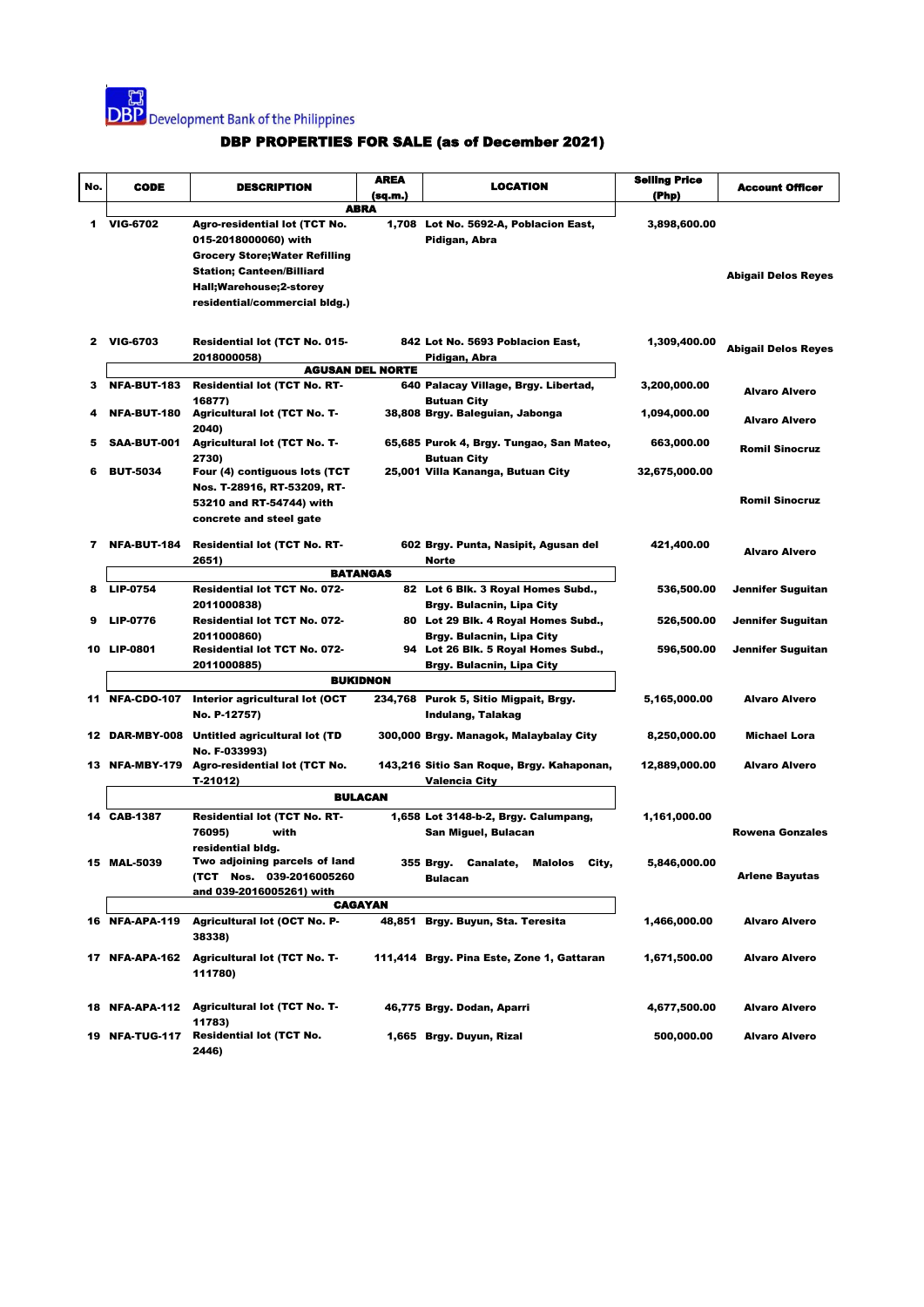| No. | <b>CODE</b>           | <b>DESCRIPTION</b>                                                                           | <b>AREA</b>               | <b>LOCATION</b>                              | <b>Selling Price</b> | Account Officer            |
|-----|-----------------------|----------------------------------------------------------------------------------------------|---------------------------|----------------------------------------------|----------------------|----------------------------|
|     |                       |                                                                                              | (sq.m.)<br><b>CAGAYAN</b> |                                              | (Php)                |                            |
| 20  | <b>NFA-TUG-115</b>    | <b>Agricultural lot (TCT No. T-</b>                                                          |                           | 6,492 Brgy. Bugatay, Penablanca              | 974,000.00           | <b>Alvaro Alvero</b>       |
|     | 21 NFA-TUG-026        | 58982)<br>Residential lot (TCT No. T-<br>2585)                                               |                           | 690 Brgy. Bugnay, Tuao                       | 455,000.00           | <b>Alvaro Alvero</b>       |
|     | <b>22 NFA-TUG-121</b> | <b>Agricultural lot (TCT No. T-</b><br>2448)                                                 |                           | 95,730 Brgy. Naruangan, Tuao                 | 2,776,000.00         | <b>Alvaro Alvero</b>       |
|     | 23 NFA-APA-155        | <b>Agro-residential lot (TCT No.</b><br>$T-7256$                                             |                           | 3,008 Brgy. Mabuttal West, Ballesteros       | 1,203,000.00         | <b>Alvaro Alvero</b>       |
| 24. | <b>NFA-TUG-120</b>    | <b>Agricultural lot (TCT No. T-</b><br>5980)                                                 |                           | 45,644 Brgy. Naruangan, Tuao                 | 1,353,000.00         | <b>Alvaro Alvero</b>       |
|     | 25 NFA-TUG-185        | Three (3) parcels of<br><b>Agricultural lots (TCT Nos. T-</b><br>40696, T-40697 and T-40698) |                           | 70,051 Brgy. Iraga, Solona, Cagayan          | 5,605,000.00         | <b>Alvaro Alvero</b>       |
|     | 26 NFA-TUG-193        | <b>Adjoining Residential lots</b><br>(TCT No. T-60418 and TCT<br>No. 60390)                  | 3,486                     | Brgy. Masical, Baggao                        | 1,743,000.00         | <b>Alvaro Alvero</b>       |
|     | 27 NFA-APA-194        | <b>Agriculturall lot (TCT No. T-</b><br>48506)                                               | 12,695                    | Brgy. Cullit, Camalaniugan                   | 1,143,000.00         | <b>Alvaro Alvero</b>       |
|     |                       |                                                                                              | <b>CAMARINES SUR</b>      |                                              |                      |                            |
|     | 28 NFA-NGA-122        | <b>Residential lot (TCT No. RT-</b><br>11662 (10002)                                         |                           | 242 Brgy. Bagumbayan, Libmanan               | 532,000.00           | <b>Alvaro Alvero</b>       |
|     |                       |                                                                                              | <b>CATANDUANES</b>        |                                              |                      |                            |
|     | 29 LEG-5025           | Residential lot (TCT No. 081-                                                                |                           | 682.5 Dela Riva Subd., Brgy. Cavintian,      | 4,392,750.00         | Angeli Rose Ong            |
|     |                       | 2014000270) with residential                                                                 |                           | Virac, Catanduanes                           |                      |                            |
|     |                       | bldg. 289 sq.m.<br><b>CAVITE</b>                                                             |                           |                                              |                      |                            |
|     | 30 QCC-6721           | Industrial lot (TCT No. 057-                                                                 |                           | 1,455 Lot 1-A Mindanao Ave., Brgy.           | 82,735,000.00        |                            |
|     |                       | 2019050409) with five-storey                                                                 |                           | Maderan, Gen. Mariano Alvarez,               |                      | <b>Abigail Delos Reyes</b> |
|     |                       | hospital bidg.                                                                               |                           | Cavite                                       |                      |                            |
|     | 31 DAS-4259           | <b>Residential lot (TCT No. 057-</b>                                                         |                           | 1,845 Along Jose Abad Santos Ave.,           | 46,175,000.00        | <b>Abigail Delos Reyes</b> |
|     |                       | 2011020654) with 3-storey<br>school bidg.)                                                   |                           | Brgy. Salitan IV, Dasmarinas City,<br>Cavite |                      |                            |
|     | 32 AA-2979            | <b>Residential lot (TCT No. T-</b>                                                           |                           | 400 Cluster Colina Las Quinta                | 2,040,000.00         |                            |
|     |                       | 1182501)                                                                                     |                           | Residences, Puerto Azul Beach                |                      | <b>Angeli Rose Ong</b>     |
|     |                       |                                                                                              | <b>CEBU</b>               |                                              |                      |                            |
|     | 33 CBU-0889           | Five (5) adjoining residential                                                               |                           | 1,108 San Roque Road, Barrio                 | 7,756,000.00         | Jennifer Suguitan          |
|     |                       | lots (TCT No. 107-                                                                           |                           | <b>Inayawan, Cebu City</b>                   |                      |                            |
|     |                       | 20130002161; T-<br>1072013002162; T-107-                                                     |                           |                                              |                      |                            |
|     |                       | 2013002163; T-107-                                                                           |                           |                                              |                      |                            |
|     |                       | 2013002165; T-107-                                                                           |                           |                                              |                      |                            |
|     |                       | 2013002166)                                                                                  |                           |                                              |                      |                            |
|     | 34 NFA-CBU-186        | Agro-Residential lot (TCT No.                                                                |                           | 1,029 Brgy. Poblacion, Barili, Cebu          | 3,087,000.00         | <b>Alvaro Alvero</b>       |
|     |                       | T-48942)                                                                                     | <b>DAVAO</b>              |                                              |                      |                            |
| 35  | <b>TAG-1658</b>       | <b>Commercial-Residential lot</b>                                                            | 2,315.00                  | Purok-1 A, Daray Compound,                   | 2,867,500.00         | <b>Abigail Delos Reyes</b> |
|     |                       | (TCT Nos.T-247662 and T-                                                                     |                           | Poblacion New Corella, Davao del             |                      |                            |
|     |                       | 247663)                                                                                      |                           | Norte                                        |                      |                            |
| 36  | <b>TAG-1660</b>       | <b>Residential lot (TCT No. T-</b>                                                           | 1,000.00                  | Purok-2 A, Poblacion New Corella,            | 962,500.00           | <b>Abigail Delos Reyes</b> |
|     |                       | 247664) with residential                                                                     |                           | Davao del Norte                              |                      |                            |
| 37  | <b>TAG-4846</b>       | building.<br>Residential lot (TCT No. T-                                                     | 4,863.00                  | Cabaluna St. Brgy. Datu Abdul                | 6,382,687.50         | <b>Abigail Delos Reyes</b> |
|     |                       | 147942)                                                                                      |                           | Dadia, Panabo City, Davao del                |                      |                            |
| 38  | <b>TAG-4845</b>       | <b>Residential lot (TCT No. T-</b>                                                           | 4,863.00                  | Cabaluna St. Brgy. Datu Abdul                | 6,382,687.50         | <b>Abigail Delos Reyes</b> |
|     |                       | 147943) with residential                                                                     |                           | Dadia, Panabo City, Davao del                |                      |                            |
|     |                       | building.                                                                                    |                           | <b>Norte</b>                                 |                      |                            |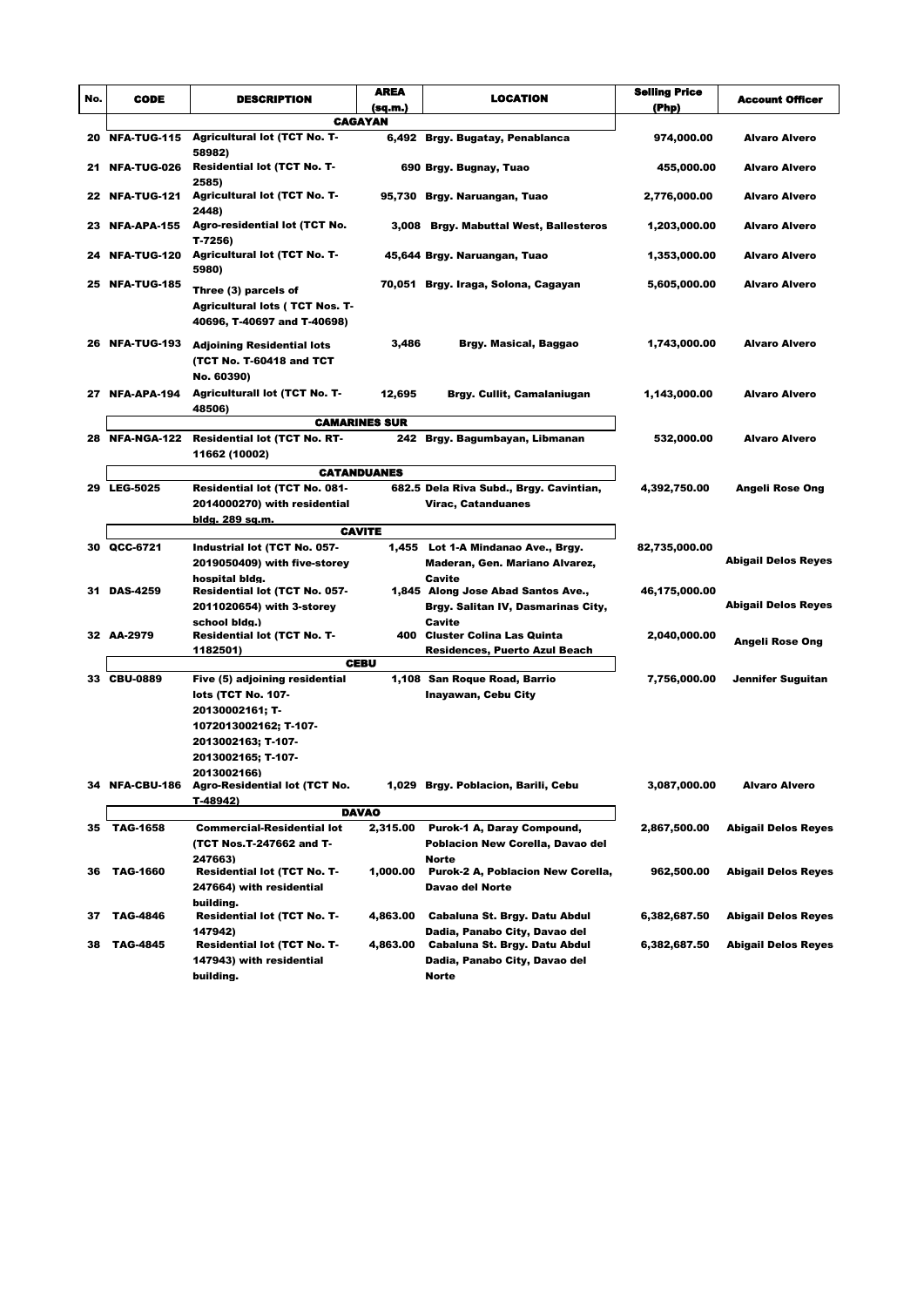|     |                                  |                                                   | AREA           |                                            | <b>Selling Price</b>     |                                       |
|-----|----------------------------------|---------------------------------------------------|----------------|--------------------------------------------|--------------------------|---------------------------------------|
| No. | <b>CODE</b>                      | DESCRIPTION                                       | (sq.m.)        | LOCATION                                   | (Php)                    | <b>Account Officer</b>                |
|     |                                  |                                                   | <b>DAVAO</b>   |                                            |                          |                                       |
| 39  | <b>TAG-4843</b>                  | <b>Residential lot (TCT No. T-</b>                | 4,863.00       | Cabaluna St. Brgy. Datu Abdul              | 6,382,687.50             | <b>Abigail Delos Reyes</b>            |
|     |                                  | 176144)                                           |                | Dadia, Panabo City, Davao del              |                          |                                       |
| 40  | <b>TAG-4844</b>                  | Residential lot (TCT No. T-                       | 4,864.00       | Cabaluna St. Brgy. Datu Abdul              | 6,384,000.00             | <b>Abigail Delos Reyes</b>            |
|     |                                  | 176145) with residential bldg.                    |                | Dadia, Panabo City, Davao del              |                          |                                       |
|     |                                  | and shed bidg.                                    |                | <b>Norte</b>                               |                          |                                       |
| 41  | NFA-DAV-124                      | <b>Agricultural lot (OCT No. P-</b>               |                | 44,400 Sitio Surayan, Magwawa, Brgy.       | 2,997,000.00             | Alvaro Alvero                         |
|     |                                  | 3552)                                             |                | <b>Colosas, Paquibato District, Davao</b>  |                          |                                       |
|     |                                  | Individually titled residential                   |                | <b>Farland Subd. Extension, Brgy.</b>      |                          |                                       |
|     |                                  | lots                                              |                | <b>Dumoy, Davao City</b>                   |                          |                                       |
|     | 42 NFA-DVO-125                   | <b>TCT No. T-78987</b>                            | 180            |                                            | 630,000.00               | <b>Alvaro Alvero</b>                  |
| 43. | NFA-DVO-128                      | <b>TCT No. T-79011</b>                            | 180            |                                            | 630,000.00               | Alvaro Alvero                         |
|     | 44 NFA-DVO-129                   | <b>TCT No. T-79027</b>                            | 180            |                                            | 630,000.00               | Alvaro Alvero                         |
|     | 45 NFA-DVO-130                   | <b>TCT No. T-79028</b>                            | 180            |                                            | 630,000.00               | <b>Alvaro Alvero</b>                  |
|     | 46 NFA-DVO-131                   | <b>TCT No. T-138409</b>                           | 180            |                                            | 630,000.00               | <b>Alvaro Alvero</b>                  |
|     | 47 NFA-DVO-132                   | <b>TCT No. T-79041</b>                            | 180            |                                            | 630,000.00               | Alvaro Alvero                         |
|     | 48 NFA-DVO-133                   | <b>TCT No. T-139635</b>                           | 180            |                                            | 630,000.00               | Alvaro Alvero                         |
|     | 49 NFA-DVO-134                   | <b>TCT No. T-139624</b>                           | 180            |                                            | 630,000.00               | Alvaro Alvero                         |
|     | 50 NFA-DVO-135                   | <b>TCT No. T-79117</b>                            | 180            |                                            | 630,000.00               | Alvaro Alvero                         |
| 51  | NFA-DVO-136                      | <b>TCT No. T-139604</b>                           | 180            |                                            | 648,000.00               | Alvaro Alvero                         |
|     | 52 NFA-DVO-137                   | <b>TCT No. T-137903</b>                           | 180            |                                            | 648,000.00               | Alvaro Alvero                         |
|     | 53 NFA-DVO-138                   | <b>TCT No. T-79346</b>                            | 222            |                                            | 799,200.00               | Alvaro Alvero                         |
|     | 54 NFA-DVO-139<br>55 NFA-DVO-140 | <b>TCT No. T-79196</b><br><b>TCT No. T-137898</b> | 240<br>215     |                                            | 840,000.00               | <b>Alvaro Alvero</b><br>Alvaro Alvero |
|     | 56 NFA-DVO-141                   | <b>TCT No. T-79212</b>                            | 221            |                                            | 752,500.00               | <b>Alvaro Alvero</b>                  |
| 57. | NFA-DVO-144                      | <b>TCT No. T-79353</b>                            | 180            |                                            | 910,500.00<br>630,000.00 | Alvaro Alvero                         |
|     | 58 NFA-DVO-145                   | <b>TCT No. T-139649</b>                           | 279            |                                            | 976,500.00               | Alvaro Alvero                         |
|     | 59 NFA-DVO-146                   | <b>Residential lot (TCT No. T-</b>                |                | 575 Farlandville Subd., Dumoy, Davao       | 3,124,000.00             | Alvaro Alvero                         |
|     |                                  | 79601)                                            |                | City                                       |                          |                                       |
|     |                                  |                                                   | <b>ISABELA</b> |                                            |                          |                                       |
|     | 60 NFA-ILA-163                   | Agro-residential lot, three                       | 94,683         | Purok 7, Brgy Baringin Sur,                | 9,468,500.00             | Alvaro Alvero                         |
|     |                                  | parcels, (TCT No. T-296301, T-                    |                | <b>Cauayan City</b>                        |                          |                                       |
|     |                                  | 296300 and T-296299)                              |                |                                            |                          |                                       |
|     | 61 ILA-2674                      | <b>Commercial / Agricultural</b>                  |                | 53,337 Bo. Aga Magsaysay now Delfin        | 21,071,000.00            |                                       |
|     |                                  | lots, two (2) parcels (T-                         |                | Alabano, Isabela                           |                          |                                       |
|     |                                  | 351086 and T-351087)                              |                |                                            |                          |                                       |
|     |                                  |                                                   |                |                                            |                          |                                       |
|     |                                  | With various resort facilities                    |                |                                            |                          | <b>Angeli Rose Ong</b>                |
|     |                                  | (Cottages, Function/ Multi-                       |                |                                            |                          |                                       |
|     |                                  |                                                   |                |                                            |                          |                                       |
|     |                                  | purpose Hall, Swimming Pool,                      |                |                                            |                          |                                       |
|     |                                  | <b>Dormitory, Training Center,</b>                |                |                                            |                          |                                       |
|     | 62 ILA-6706                      | etc.)<br><b>Agro-Industrial Lot (TCT T-</b>       |                | 83,694 Brgy. Villa Paz, Naguilian, Isabela | 32,262,000.00            |                                       |
|     |                                  | 389463)                                           |                |                                            |                          |                                       |
|     |                                  | with Three (3) Poultry                            |                |                                            |                          | <b>Angeli Rose Ong</b>                |
|     |                                  |                                                   |                |                                            |                          |                                       |
|     |                                  | <b>Buildings</b>                                  |                |                                            |                          |                                       |
|     | 63 NFA-ILA-0084                  | Two adjacent residential lots                     |                | 1,499 Brgy. San Jose Nordte 1, Mallig      | 750,000.00               |                                       |
|     |                                  | (TCT no. T-198591 and TCT                         |                |                                            |                          | <b>Alvaro Alvero</b>                  |
|     |                                  | no. 198592)                                       |                |                                            |                          |                                       |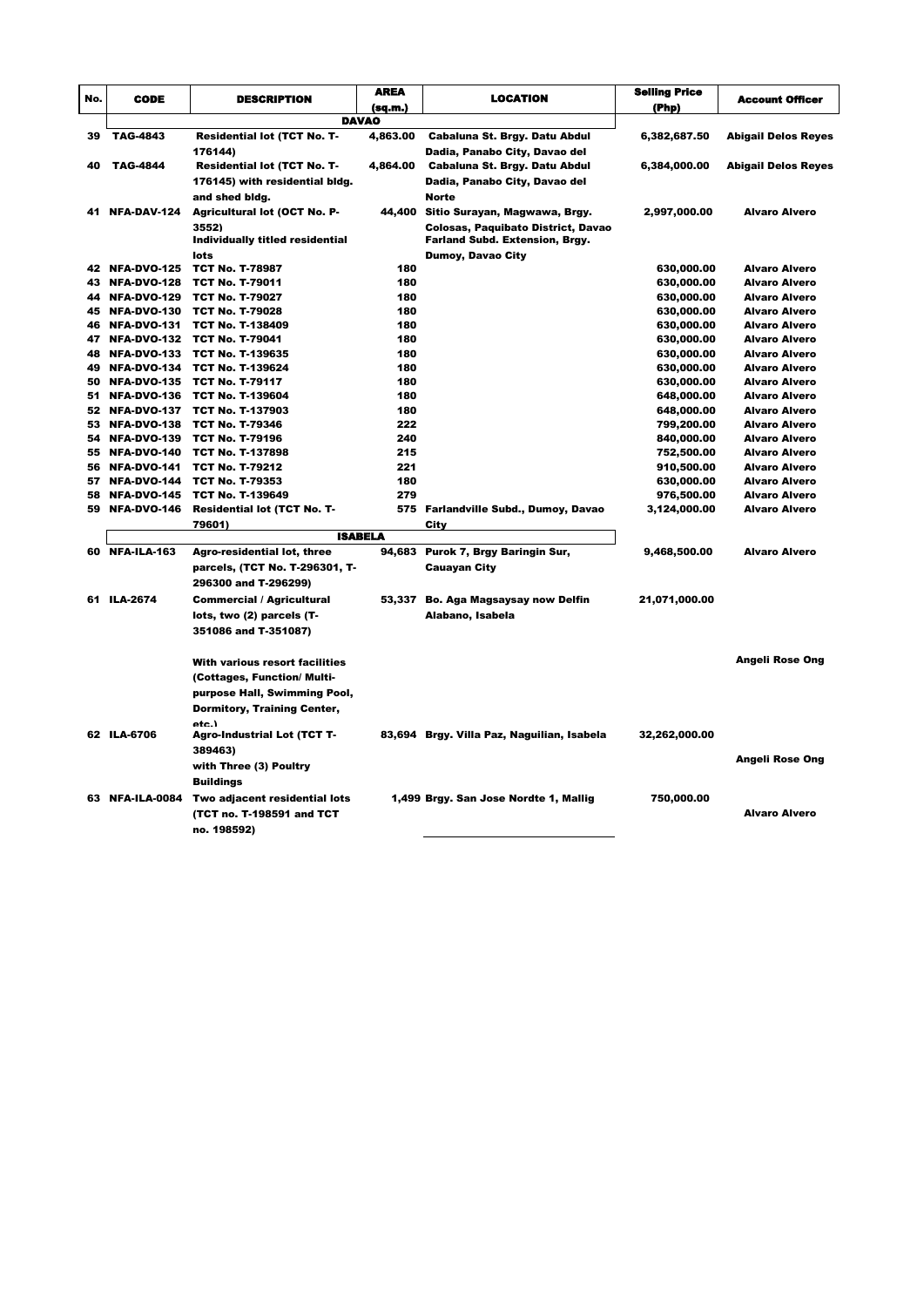| No.            | <b>CODE</b>     | <b>DESCRIPTION</b>                                                                                                                                                                  | AREA<br>(sq.m.) | <b>LOCATION</b>                                                     | <b>Seiling Price</b><br>(Php) | <b>Account Officer</b> |
|----------------|-----------------|-------------------------------------------------------------------------------------------------------------------------------------------------------------------------------------|-----------------|---------------------------------------------------------------------|-------------------------------|------------------------|
|                |                 |                                                                                                                                                                                     | <b>ISABELA</b>  |                                                                     |                               |                        |
|                | 64 NFA-ILA-0089 | Residential Lot 1280 (TCT No.<br>T-130586)                                                                                                                                          |                 | 3,305 Brgy. Turod, Reina Mercedes                                   | 2,314,000.00                  | Alvaro Alvero          |
|                |                 | 65 NFA-ILA-0092 Untitled Residential Lot (TD<br>No. 25-5395)                                                                                                                        |                 | 252 Brgy. Banquero, Reina Mercedes                                  | 126,000.00                    | Alvaro Alvero          |
|                | 66 ILA-2435     | <b>Residential lot (TCT No, T-</b><br>90571) with residential bldgs.                                                                                                                |                 | 752 District 3, San Manuel, Isabela                                 | 1,697,000.00                  | Angeli Rose Ong        |
|                | 67 ILA-2665     | <b>Residential lot (TCT No. T-</b><br>132027)                                                                                                                                       |                 | 415 Purok 1, Brgy. Sta. Cruz, Alicia,<br>Isabela                    | 498,000.00                    | Angeli Rose Ong        |
|                | 68 NFA-ILA-154  | <b>Untitled Residential lot (TD</b><br>No. 10-19369)                                                                                                                                |                 | 800 Purok 2, Brgy. Sillawit, Cauayan                                | 1,600,000.00                  | Alvaro Alvero          |
|                | 69 NFA-ILA-034  | <b>Residential lot (TCT No.</b><br>161791)                                                                                                                                          | 542             | Brgy. Catabayungan, Cabagan                                         | 1,897,000.00                  | <b>Alvaro Alvero</b>   |
|                | 70 NFA-APA-033  | <b>Residential lot (TCT No. T-</b><br>5756)                                                                                                                                         | 689             | <b>Brgy. Fugut, Ballesteros</b>                                     | 620,100.00                    | <b>Alvaro Alvero</b>   |
|                | 71 NFA-ILA-150  | <b>Residential lot (TCT No. T-</b><br>130573)                                                                                                                                       | 199             | Brgy. San Juan, Cabagan                                             | 175,000.00                    | <b>Alvaro Alvero</b>   |
|                | 72 NFA-ILA-149  | <b>Residential lot (TCT No. T-</b><br>163976)                                                                                                                                       | 2,053           | Brgy. Luquilu, Cabagan                                              | 2,566,500.00                  | Alvaro Alvero          |
|                |                 | 73 NFA-ILA-0093 Agricultural lot (TCT No. (T-<br>168514) SC-59055)                                                                                                                  |                 | 40,265 Purok 7, Brgy. Patanad (now<br>Villaflor), Exchague (now San | 2,819,000.00                  | Alvaro Alvero          |
|                | 74 NFA-SAN-161  | <b>Residential lot (TCT No. T-</b>                                                                                                                                                  | 480             | Brgy. Salinungan East, San Mateo                                    | 432,000.00                    | Alvaro Alvero          |
| 75<br>76<br>77 |                 | 130619)<br>NFA-ILA-0091 Six (6) parcels of lots,<br>identified as follows:<br>TCT No. T-134334 (417 sq.m.)<br>TCT No. T-134333 (452 sq.m.)<br>TCT No. T-132246 (436 sq.m.)          | 2,612           | <b>Brgy. Banquero, Reina Mercedes</b>                               | 1,306,000.00                  | <b>Alvaro Alvero</b>   |
| 78<br>79<br>80 | 81 NFA-ILA-085  | TCT No. T-134335 (453 sq.m.)<br>TCT No. T-134336 (474 sq.m.)<br>TCT No. T-134337 (380 sq.m.)<br>Two (2) parcels of<br>agricultural lot (TCT No.<br>202513 and TCT No. T-<br>202514) |                 | 55,979 Purok 7, Brgy. San Mateo, Quirino                            | 2,799,000.00                  | <b>Alvaro Alvero</b>   |
|                | 82 NFA-ILA-088  | <b>Residential lot (TCT No. T-</b><br>130541)                                                                                                                                       |                 | 1,724 Brgy. Turod, Reina Mercedes                                   | 862,000.00                    | Alvaro Alvero          |
|                | 83 NFA-ILA-173  | <b>Agricultural lot (TCT No. T-</b><br>50083)                                                                                                                                       |                 | 15,000 Purok Pagasa, Brgy. San Jose<br>(now Maligaya), Mallig       | 1,350,000.00                  | <b>Alvaro Alvero</b>   |
|                | 84 NFA-ILA-174  | Three (3) parcels of adjoining<br>lots (TCT No. T-53773, TCT<br>No. T-53772 and TCT No. T-<br>39019)                                                                                |                 | 48,730 Purok Pagasa, Brgy. San Jose<br>(now Maligaya), Mallig       | 4,386,000.00                  | <b>Alvaro Alvero</b>   |
|                | 85 NFA-ILA-175  | Residential lot (TCT No. T-<br>35189)                                                                                                                                               |                 | 750 Brgy. Maligaya, Mallig                                          | 375,000.00                    | <b>Alvaro Alvero</b>   |
|                | 86 MAL-4960     | Two (2) adjoining<br>industrial/residential lots<br>(TCT Nos. 165-2013000591<br>and 165-2013000592) with 6<br>bidgs./warehouses                                                     |                 | 11,227 Brgy. Malapat, Cordon, Isebela                               | 72,116,353.00                 | <b>Arlene Bayutas</b>  |
|                | 87 NFA-ILA-188  | Residential lot (TCT No. T-<br>42740) with bldg.                                                                                                                                    |                 | 750 Brgy. District 4, San Manuel,<br>Isabela                        | 750,000.00                    | <b>Alvaro Alvero</b>   |
|                | 88 NFA-ILA-097  | <b>Residential lot (TCT No. T-</b><br>189401)                                                                                                                                       |                 | 1,727 Brgy. Bubug, Sto. Thomas                                      | 1,295,500.00                  | <b>Alvaro Alvero</b>   |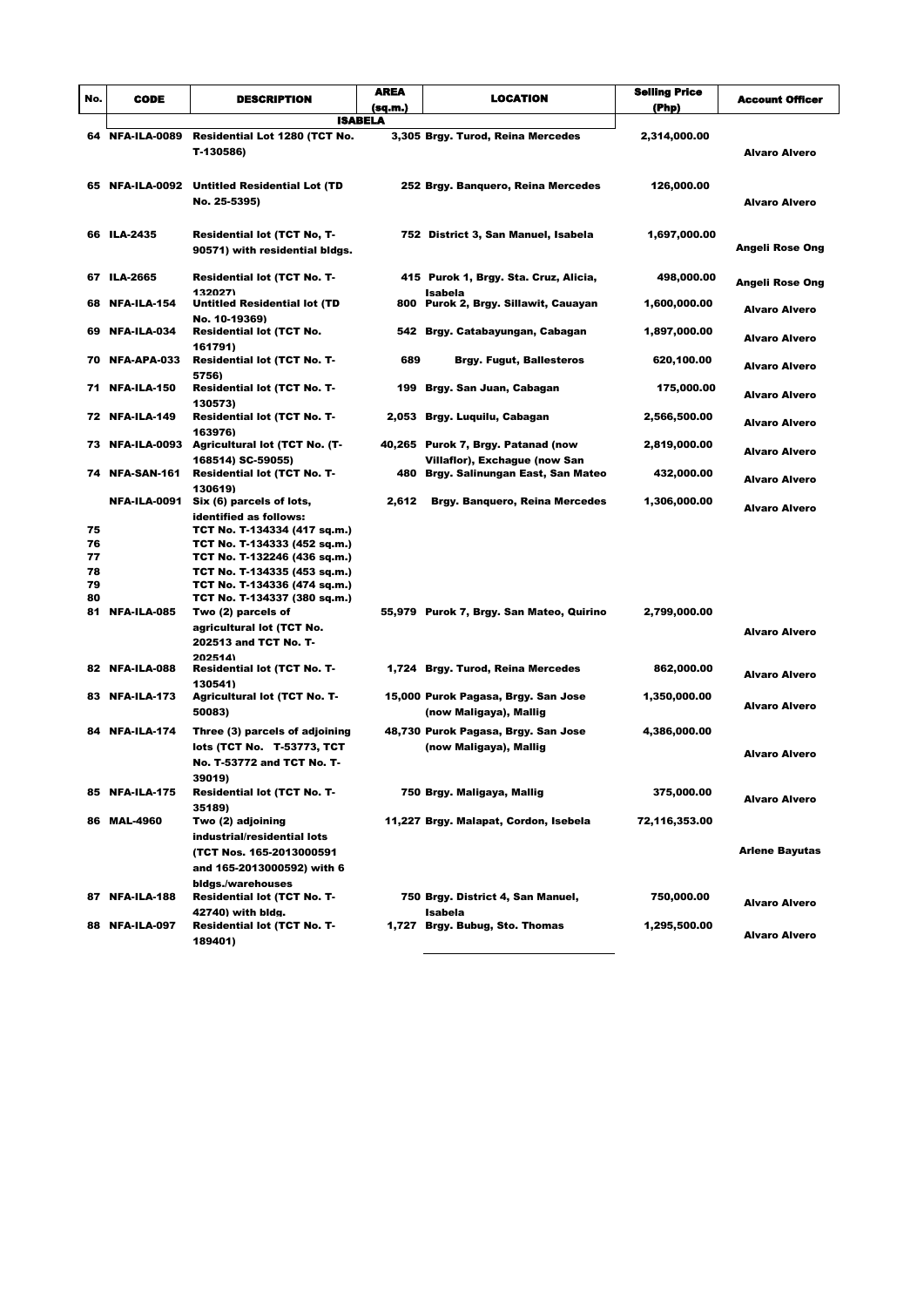|                          | <b>AREA</b><br><b>CODE</b><br>LOCATION<br><b>DESCRIPTION</b> |                                                                    |                        |                    | <b>Seiling Price</b>                                     |               |                                  |
|--------------------------|--------------------------------------------------------------|--------------------------------------------------------------------|------------------------|--------------------|----------------------------------------------------------|---------------|----------------------------------|
| No.                      |                                                              |                                                                    | (sq.m.)                |                    |                                                          | (Php)         | <b>Account Officer</b>           |
|                          |                                                              | <b>LAGUNA</b>                                                      |                        |                    |                                                          |               |                                  |
|                          |                                                              | Fifteen (15) parcels of                                            |                        |                    | <b>Makiling Resort &amp; Country Club,</b>               |               |                                  |
|                          |                                                              | residential lots                                                   | <b>AREA</b>            |                    | Brgy. Puypuy, Bay, Laguna                                |               |                                  |
|                          |                                                              | TCT NO.                                                            | (sq.m.                 | Lot                | <b>Block</b>                                             |               |                                  |
|                          | 89 AA-3999                                                   | T-781965                                                           | 831.00                 | 1                  | 8                                                        | 2,908,500.00  | <b>Romil Sinocruz</b>            |
|                          | 90 AA-4000                                                   |                                                                    |                        |                    |                                                          |               |                                  |
|                          |                                                              | T-781966                                                           | 750.00                 | з                  | 8                                                        | 2,625,000.00  | <b>Romil Sinocruz</b>            |
|                          | 91 AA-4001                                                   | T-781967                                                           | 994.00                 | 1                  | 9                                                        | 3,479,000.00  | <b>Romil Sinocruz</b>            |
|                          | 92 AA-4002                                                   | T-781968                                                           | 861.00                 | 2                  | 9                                                        | 3,013,500.00  | <b>Romil Sinocruz</b>            |
|                          | 93 AA-4003                                                   | T-781969                                                           | 853.00                 | з                  | 9                                                        | 2,985,500.00  | <b>Romil Sinocruz</b>            |
|                          | 94 AA-4004                                                   | T-781970                                                           |                        |                    |                                                          |               | <b>Romil Sinocruz</b>            |
|                          | 95 AA-4011                                                   |                                                                    | 855.00                 | 4                  | 9                                                        | 2,992,500.00  |                                  |
|                          | 96 AA-4012                                                   | T-781971                                                           | 1,360.00               | 5                  | 9                                                        | 4,760,000.00  | <b>Romil Sinocruz</b>            |
|                          |                                                              | T-781972                                                           | 904.00                 | 6                  | 9                                                        | 3,164,000.00  | <b>Romil Sinocruz</b>            |
|                          | 97 AA-3992                                                   | T-781973                                                           | 903.00                 | 7                  | 9                                                        | 3,160,500.00  | <b>Romil Sinocruz</b>            |
|                          | 98 AA-3993                                                   | T-781974                                                           | 877.00                 | 8                  | 9                                                        | 3,069,500.00  | <b>Romil Sinocruz</b>            |
|                          | 99 AA-3994                                                   | T-781975                                                           | 802.00                 | 9                  | 9                                                        | 2,807,000.00  | <b>Romil Sinocruz</b>            |
|                          | 100 AA-3998                                                  | T-781979                                                           | 975.00                 | 1                  | 10-A                                                     |               | <b>Romil Sinocruz</b>            |
|                          | 101 AA-4005                                                  |                                                                    | 851.00                 | $\mathbf{2}$       | 10-A                                                     | 3,412,500.00  |                                  |
|                          | 102 AA-4006                                                  | T-781980                                                           | 851.00                 | з                  | 10-A                                                     | 2,978,500.00  | <b>Romil Sinocruz</b>            |
|                          |                                                              | T-781981                                                           |                        |                    |                                                          | 2,978,500.00  | <b>Romil Sinocruz</b>            |
|                          | 103 AA-4007                                                  | T-781982                                                           | 851.00                 | 4                  | 10-A                                                     | 2,978,500.00  | <b>Romil Sinocruz</b>            |
|                          | 104 MUN-0001                                                 | School site (TCT No. 05-<br>2015003661) with schoold               |                        |                    | 1,728 Brgy. Bulilan Sur, Pila, Laguna                    | 14,774,000.00 | <b>Arlene Bayutas</b>            |
|                          | bldg.                                                        |                                                                    |                        |                    |                                                          |               |                                  |
|                          |                                                              |                                                                    | <b>LANAO DEL NORTE</b> |                    |                                                          |               |                                  |
|                          | 105 ILI-1514                                                 | <b>Residential Lot (TCT No. T-</b>                                 | 1,180                  |                    | Purok 4, Cabili Avenue Extension,                        | 6,171,400.00  | <b>Abigail Delos Reyes</b>       |
|                          | 106 ILI-1511                                                 | 57,843)<br>Three adjoining residential                             |                        | Saray, Iligan City | 359 Purok 3, Cabili Avenue Extension,                    | 940,580.00    | <b>Abigail Delos Reyes</b>       |
|                          |                                                              | lot (TCT No. T-57,842)                                             |                        | Saray, Iligan City |                                                          |               |                                  |
|                          | 107 ILI-1510                                                 | <b>Residential Lot (TCT No. T-</b><br>57,841) with residential and |                        | Saray, Iligan City | 1,885 Purok 4, Cabili Avenue Extension,                  | 9,858,550.00  | <b>Abigail Delos Reyes</b>       |
|                          |                                                              | office buildings                                                   |                        |                    |                                                          |               |                                  |
|                          |                                                              |                                                                    | <b>LEYTE</b>           |                    |                                                          |               |                                  |
|                          | 108 ORM-0574                                                 | <b>Residential Lot (TCT No.</b>                                    |                        |                    | 915 Brgy. Dayhagan, Ormoc City                           | 1,143,750.00  | <b>Arlene Bayutas</b>            |
|                          | 109 ORM-0575                                                 | 52072)<br><b>Residential Lot (TCT No.</b>                          |                        |                    | 3,513 Brgy. Dayhagan, Ormoc City                         | 4,391,250.00  | <b>Arlene Bayutas</b>            |
|                          |                                                              | 52071)                                                             |                        |                    |                                                          |               |                                  |
|                          |                                                              |                                                                    | <b>MAGUINDANAO</b>     |                    |                                                          |               |                                  |
|                          | 110 COT-1693                                                 | Residential lot (TCT No. T-<br>24995)                              |                        |                    | 348 Lot 14, Block 9 Brgy.<br>Dalumangcob, Sultan Kudarat | 278,000.00    | Jennifer Suguitan                |
|                          | 111 COT-1748                                                 | <b>Commercial lot (TCT No. T-</b>                                  |                        |                    | 400 Along Don Rufino Alonzo St.,                         | 10,908,390.00 |                                  |
|                          | 45741)<br><b>Poblacion, Cotabato City</b>                    |                                                                    |                        |                    |                                                          |               | Jennifer Suguitan                |
|                          |                                                              |                                                                    | <b>METRO MANILA</b>    |                    |                                                          |               |                                  |
|                          | 112 QCC-6722                                                 | Commercial lot (TCT No. 002-                                       | 346.70                 |                    | No. 1966 J. Bocobo St., Malate,                          | 72,113,600.00 | <b>Abigail Delos Reyes</b>       |
|                          |                                                              | 2019002950) with 4 door two-<br>storey apartment building.         |                        | Manila             |                                                          |               |                                  |
|                          |                                                              |                                                                    |                        |                    |                                                          |               |                                  |
| <b>NEGROS OCCIDENTAL</b> |                                                              |                                                                    |                        |                    |                                                          |               |                                  |
|                          | 113 BLD-0967                                                 | <b>Residential lots (TCT Nos.</b>                                  |                        |                    | 2,000 Puentebella Subdivision, Brgy.                     | 5,175,500.00  | <b>Abigail Delos Reyes</b>       |
|                          |                                                              | 092-2015005173 and 092-                                            |                        |                    | <b>Taculing, Bacolod City, Negros</b>                    |               |                                  |
|                          |                                                              | 2015005172) with residential<br>buildings                          |                        | <b>Occidental</b>  |                                                          |               |                                  |
|                          |                                                              | 114 BLD-1078 AND Two (2) parcels of vacant                         | 2,236.00               |                    | Lot Nos. 1189-A-1 and 1189-A-2                           |               | 2,459,600.00 Abigail Delos Reyes |
|                          | 10709                                                        | residential lots (TCT Nos. T-                                      |                        |                    | <b>Purok Ging Pulupandan</b>                             |               |                                  |
|                          | 115 BLD-1080                                                 | 133348 and T-133350)<br><b>Industrial Lot (TCT Nos. T-</b>         | 1,005.00               |                    | Lot No. 1185-A-5-C Malacon Drive                         | 1,909,500.00  | <b>Abigail Delos Reyes</b>       |
|                          |                                                              | 133349)                                                            |                        | Pulupandan         |                                                          |               |                                  |
|                          | 116 BLD-6758                                                 | <b>Commercial Lot TCT No. T-</b><br>137070                         | 1,700.00               | <b>Villadolid</b>  | Lot No. 2 Block 1 Brgy. Mabini                           | 2,380,000.00  | <b>Abigail Delos Reyes</b>       |
|                          | 117 BLD-0974                                                 | <b>Commercial Lot TCT No. T-</b>                                   | 1,240.00               |                    | Lot No. 2 Block 1 Brgy. Mabini                           | 1,736,000.00  | <b>Abigail Delos Reyes</b>       |
|                          | 137071<br><u>Villadolid</u>                                  |                                                                    |                        |                    |                                                          |               |                                  |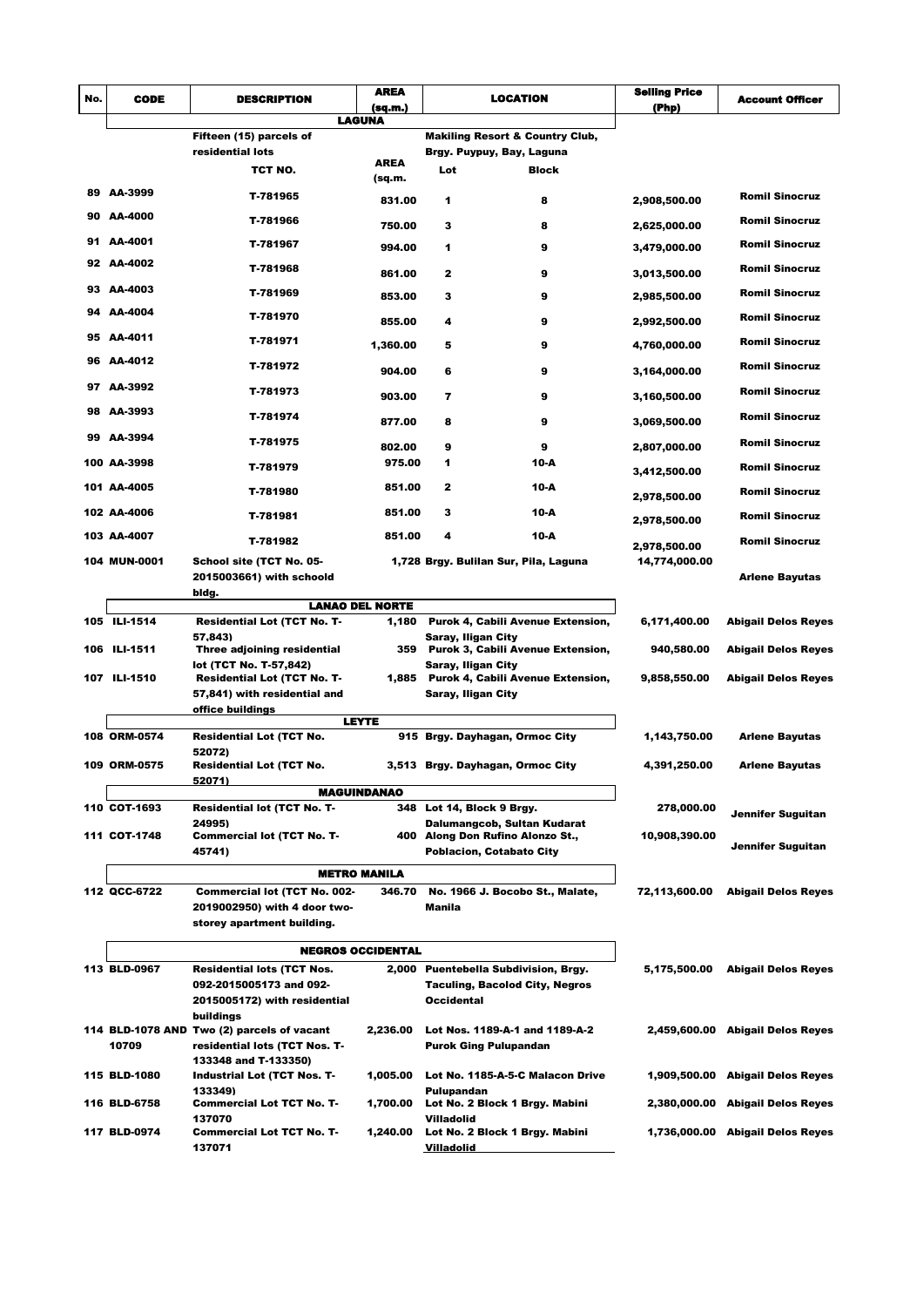| LOCATION<br><b>CODE</b><br><b>DESCRIPTION</b><br>No.<br>(sq.m.)<br>(Php)<br><b>NUEVA ECIJA</b><br>118 CAB-1356<br>Two (2) parcels of residential<br>1,500<br>Brgy. San Mauricio, San Jose City,<br>1,521,000.00<br>Nueva Ecija<br>lots<br>(TCT No. 29542) 750 sq.m.<br>(TCT No. 29543) 750 sq.m.<br>With residential building.<br>119 NFA-CAB-167<br>7,346,000.00<br><b>Agricultural lot, Lot No. 2454</b><br>146,921 Brgy. Canaan West, Rizal,<br>(TCT No. NT-78661)<br><b>120 NFA-CAB-168</b><br><b>Agricultural lot, Lot No. 2563</b><br>91,727 Brgy. Canaan West, Rizal,<br>8,255,000.00<br>(TCT No. NT-164027)<br><b>121 NFA-CAB-169</b><br><b>Agricultural lot, Lot No. 2593</b><br>124,346 Brgy. Canaan West, Rizal,<br>2,487,000.00<br>(TCT No. NT-40132)<br>122 CAB-4839<br>Residential lot (TCT NO. 041-<br>289 Lot 3-B, Psd-331613, Bo. Mangino,<br>736,000.00<br>2016005795) with residential<br>Gapan City, Nueva Ecija<br>bldg.<br>123 CAB-4840<br>Residential lot (TCT NO. 041-<br>3,958.00 Lot 5, Psd-239911, Bo. Mangino,<br>2,771,000.00<br>2016005796)<br><b>Gapan City, Nueva Ecija</b><br><b>Agricutural lot (TCT No. NT-</b><br><b>124 NFA-CAB-192</b><br>165,672 Brgy. San Isidro, Lupao<br>6,627,000.00<br>126730)<br><b>NUEVA VIZCAYA</b><br>125 SOL-2767<br><b>Agricultural lot (TCT No. T-</b><br>38,657<br>Lot No. 1181-B, Brgy. San<br>1,353,000.00<br>130874)<br>Fernando, Bambang<br><b>Agricultural lot (TCT No. 036-</b><br>44,018<br>Sitio Amballo North, Brgy.<br>126<br><b>SOL-5043</b><br>1,453,000.00<br>2013001095)<br><b>Baretbet, Bagabag</b><br><b>Agro-residential lots (TCT</b><br>127<br>23,787<br>Sitio Amballo North, Brgy.<br>Nos. 036-2013001093 and 036-<br>SOL-5042<br>1,155,660.00<br><b>Baretbet, Bagabag</b><br>2013001094)<br><b>Agricultural lot (TCT No. T-</b><br>128<br>35,759<br>Lot No. 44, Brgy. Wacal, Solano<br><b>SOL-2762</b><br>1,430,000.00<br>105105)<br>129 SOL-5215<br>Commecial lot (TCT No.036-<br>36,538<br>Brgy. Maddianggat, Quezon<br>28,120,000.00 Abigail Delos Reyes | <b>Account Officer</b><br><b>Rowena Gonzales</b><br><b>Alvaro Alvero</b><br><b>Alvaro Alvero</b><br><b>Alvaro Alvero</b><br><b>Rowena Gonzales</b><br>Rowena Gonzales<br><b>Alvaro Alvero</b> |
|------------------------------------------------------------------------------------------------------------------------------------------------------------------------------------------------------------------------------------------------------------------------------------------------------------------------------------------------------------------------------------------------------------------------------------------------------------------------------------------------------------------------------------------------------------------------------------------------------------------------------------------------------------------------------------------------------------------------------------------------------------------------------------------------------------------------------------------------------------------------------------------------------------------------------------------------------------------------------------------------------------------------------------------------------------------------------------------------------------------------------------------------------------------------------------------------------------------------------------------------------------------------------------------------------------------------------------------------------------------------------------------------------------------------------------------------------------------------------------------------------------------------------------------------------------------------------------------------------------------------------------------------------------------------------------------------------------------------------------------------------------------------------------------------------------------------------------------------------------------------------------------------------------------------------------------------------------------------------------------------------------------------------------------------------|-----------------------------------------------------------------------------------------------------------------------------------------------------------------------------------------------|
|                                                                                                                                                                                                                                                                                                                                                                                                                                                                                                                                                                                                                                                                                                                                                                                                                                                                                                                                                                                                                                                                                                                                                                                                                                                                                                                                                                                                                                                                                                                                                                                                                                                                                                                                                                                                                                                                                                                                                                                                                                                      |                                                                                                                                                                                               |
|                                                                                                                                                                                                                                                                                                                                                                                                                                                                                                                                                                                                                                                                                                                                                                                                                                                                                                                                                                                                                                                                                                                                                                                                                                                                                                                                                                                                                                                                                                                                                                                                                                                                                                                                                                                                                                                                                                                                                                                                                                                      |                                                                                                                                                                                               |
|                                                                                                                                                                                                                                                                                                                                                                                                                                                                                                                                                                                                                                                                                                                                                                                                                                                                                                                                                                                                                                                                                                                                                                                                                                                                                                                                                                                                                                                                                                                                                                                                                                                                                                                                                                                                                                                                                                                                                                                                                                                      |                                                                                                                                                                                               |
|                                                                                                                                                                                                                                                                                                                                                                                                                                                                                                                                                                                                                                                                                                                                                                                                                                                                                                                                                                                                                                                                                                                                                                                                                                                                                                                                                                                                                                                                                                                                                                                                                                                                                                                                                                                                                                                                                                                                                                                                                                                      |                                                                                                                                                                                               |
|                                                                                                                                                                                                                                                                                                                                                                                                                                                                                                                                                                                                                                                                                                                                                                                                                                                                                                                                                                                                                                                                                                                                                                                                                                                                                                                                                                                                                                                                                                                                                                                                                                                                                                                                                                                                                                                                                                                                                                                                                                                      |                                                                                                                                                                                               |
|                                                                                                                                                                                                                                                                                                                                                                                                                                                                                                                                                                                                                                                                                                                                                                                                                                                                                                                                                                                                                                                                                                                                                                                                                                                                                                                                                                                                                                                                                                                                                                                                                                                                                                                                                                                                                                                                                                                                                                                                                                                      |                                                                                                                                                                                               |
|                                                                                                                                                                                                                                                                                                                                                                                                                                                                                                                                                                                                                                                                                                                                                                                                                                                                                                                                                                                                                                                                                                                                                                                                                                                                                                                                                                                                                                                                                                                                                                                                                                                                                                                                                                                                                                                                                                                                                                                                                                                      |                                                                                                                                                                                               |
|                                                                                                                                                                                                                                                                                                                                                                                                                                                                                                                                                                                                                                                                                                                                                                                                                                                                                                                                                                                                                                                                                                                                                                                                                                                                                                                                                                                                                                                                                                                                                                                                                                                                                                                                                                                                                                                                                                                                                                                                                                                      |                                                                                                                                                                                               |
|                                                                                                                                                                                                                                                                                                                                                                                                                                                                                                                                                                                                                                                                                                                                                                                                                                                                                                                                                                                                                                                                                                                                                                                                                                                                                                                                                                                                                                                                                                                                                                                                                                                                                                                                                                                                                                                                                                                                                                                                                                                      |                                                                                                                                                                                               |
|                                                                                                                                                                                                                                                                                                                                                                                                                                                                                                                                                                                                                                                                                                                                                                                                                                                                                                                                                                                                                                                                                                                                                                                                                                                                                                                                                                                                                                                                                                                                                                                                                                                                                                                                                                                                                                                                                                                                                                                                                                                      |                                                                                                                                                                                               |
|                                                                                                                                                                                                                                                                                                                                                                                                                                                                                                                                                                                                                                                                                                                                                                                                                                                                                                                                                                                                                                                                                                                                                                                                                                                                                                                                                                                                                                                                                                                                                                                                                                                                                                                                                                                                                                                                                                                                                                                                                                                      |                                                                                                                                                                                               |
|                                                                                                                                                                                                                                                                                                                                                                                                                                                                                                                                                                                                                                                                                                                                                                                                                                                                                                                                                                                                                                                                                                                                                                                                                                                                                                                                                                                                                                                                                                                                                                                                                                                                                                                                                                                                                                                                                                                                                                                                                                                      |                                                                                                                                                                                               |
|                                                                                                                                                                                                                                                                                                                                                                                                                                                                                                                                                                                                                                                                                                                                                                                                                                                                                                                                                                                                                                                                                                                                                                                                                                                                                                                                                                                                                                                                                                                                                                                                                                                                                                                                                                                                                                                                                                                                                                                                                                                      |                                                                                                                                                                                               |
|                                                                                                                                                                                                                                                                                                                                                                                                                                                                                                                                                                                                                                                                                                                                                                                                                                                                                                                                                                                                                                                                                                                                                                                                                                                                                                                                                                                                                                                                                                                                                                                                                                                                                                                                                                                                                                                                                                                                                                                                                                                      |                                                                                                                                                                                               |
|                                                                                                                                                                                                                                                                                                                                                                                                                                                                                                                                                                                                                                                                                                                                                                                                                                                                                                                                                                                                                                                                                                                                                                                                                                                                                                                                                                                                                                                                                                                                                                                                                                                                                                                                                                                                                                                                                                                                                                                                                                                      |                                                                                                                                                                                               |
|                                                                                                                                                                                                                                                                                                                                                                                                                                                                                                                                                                                                                                                                                                                                                                                                                                                                                                                                                                                                                                                                                                                                                                                                                                                                                                                                                                                                                                                                                                                                                                                                                                                                                                                                                                                                                                                                                                                                                                                                                                                      |                                                                                                                                                                                               |
|                                                                                                                                                                                                                                                                                                                                                                                                                                                                                                                                                                                                                                                                                                                                                                                                                                                                                                                                                                                                                                                                                                                                                                                                                                                                                                                                                                                                                                                                                                                                                                                                                                                                                                                                                                                                                                                                                                                                                                                                                                                      |                                                                                                                                                                                               |
|                                                                                                                                                                                                                                                                                                                                                                                                                                                                                                                                                                                                                                                                                                                                                                                                                                                                                                                                                                                                                                                                                                                                                                                                                                                                                                                                                                                                                                                                                                                                                                                                                                                                                                                                                                                                                                                                                                                                                                                                                                                      |                                                                                                                                                                                               |
|                                                                                                                                                                                                                                                                                                                                                                                                                                                                                                                                                                                                                                                                                                                                                                                                                                                                                                                                                                                                                                                                                                                                                                                                                                                                                                                                                                                                                                                                                                                                                                                                                                                                                                                                                                                                                                                                                                                                                                                                                                                      |                                                                                                                                                                                               |
|                                                                                                                                                                                                                                                                                                                                                                                                                                                                                                                                                                                                                                                                                                                                                                                                                                                                                                                                                                                                                                                                                                                                                                                                                                                                                                                                                                                                                                                                                                                                                                                                                                                                                                                                                                                                                                                                                                                                                                                                                                                      |                                                                                                                                                                                               |
|                                                                                                                                                                                                                                                                                                                                                                                                                                                                                                                                                                                                                                                                                                                                                                                                                                                                                                                                                                                                                                                                                                                                                                                                                                                                                                                                                                                                                                                                                                                                                                                                                                                                                                                                                                                                                                                                                                                                                                                                                                                      |                                                                                                                                                                                               |
|                                                                                                                                                                                                                                                                                                                                                                                                                                                                                                                                                                                                                                                                                                                                                                                                                                                                                                                                                                                                                                                                                                                                                                                                                                                                                                                                                                                                                                                                                                                                                                                                                                                                                                                                                                                                                                                                                                                                                                                                                                                      | <b>Abigail Delos Reyes</b>                                                                                                                                                                    |
|                                                                                                                                                                                                                                                                                                                                                                                                                                                                                                                                                                                                                                                                                                                                                                                                                                                                                                                                                                                                                                                                                                                                                                                                                                                                                                                                                                                                                                                                                                                                                                                                                                                                                                                                                                                                                                                                                                                                                                                                                                                      |                                                                                                                                                                                               |
|                                                                                                                                                                                                                                                                                                                                                                                                                                                                                                                                                                                                                                                                                                                                                                                                                                                                                                                                                                                                                                                                                                                                                                                                                                                                                                                                                                                                                                                                                                                                                                                                                                                                                                                                                                                                                                                                                                                                                                                                                                                      | <b>Abigail Delos Reyes</b>                                                                                                                                                                    |
|                                                                                                                                                                                                                                                                                                                                                                                                                                                                                                                                                                                                                                                                                                                                                                                                                                                                                                                                                                                                                                                                                                                                                                                                                                                                                                                                                                                                                                                                                                                                                                                                                                                                                                                                                                                                                                                                                                                                                                                                                                                      | <b>Abigail Delos Reyes</b>                                                                                                                                                                    |
|                                                                                                                                                                                                                                                                                                                                                                                                                                                                                                                                                                                                                                                                                                                                                                                                                                                                                                                                                                                                                                                                                                                                                                                                                                                                                                                                                                                                                                                                                                                                                                                                                                                                                                                                                                                                                                                                                                                                                                                                                                                      |                                                                                                                                                                                               |
|                                                                                                                                                                                                                                                                                                                                                                                                                                                                                                                                                                                                                                                                                                                                                                                                                                                                                                                                                                                                                                                                                                                                                                                                                                                                                                                                                                                                                                                                                                                                                                                                                                                                                                                                                                                                                                                                                                                                                                                                                                                      |                                                                                                                                                                                               |
|                                                                                                                                                                                                                                                                                                                                                                                                                                                                                                                                                                                                                                                                                                                                                                                                                                                                                                                                                                                                                                                                                                                                                                                                                                                                                                                                                                                                                                                                                                                                                                                                                                                                                                                                                                                                                                                                                                                                                                                                                                                      | <b>Abigail Delos Reyes</b>                                                                                                                                                                    |
|                                                                                                                                                                                                                                                                                                                                                                                                                                                                                                                                                                                                                                                                                                                                                                                                                                                                                                                                                                                                                                                                                                                                                                                                                                                                                                                                                                                                                                                                                                                                                                                                                                                                                                                                                                                                                                                                                                                                                                                                                                                      |                                                                                                                                                                                               |
|                                                                                                                                                                                                                                                                                                                                                                                                                                                                                                                                                                                                                                                                                                                                                                                                                                                                                                                                                                                                                                                                                                                                                                                                                                                                                                                                                                                                                                                                                                                                                                                                                                                                                                                                                                                                                                                                                                                                                                                                                                                      |                                                                                                                                                                                               |
| 015002589) residential bldg.<br>and Tunnel-ventilated poultry                                                                                                                                                                                                                                                                                                                                                                                                                                                                                                                                                                                                                                                                                                                                                                                                                                                                                                                                                                                                                                                                                                                                                                                                                                                                                                                                                                                                                                                                                                                                                                                                                                                                                                                                                                                                                                                                                                                                                                                        |                                                                                                                                                                                               |
| building                                                                                                                                                                                                                                                                                                                                                                                                                                                                                                                                                                                                                                                                                                                                                                                                                                                                                                                                                                                                                                                                                                                                                                                                                                                                                                                                                                                                                                                                                                                                                                                                                                                                                                                                                                                                                                                                                                                                                                                                                                             |                                                                                                                                                                                               |
| ORIENTAL MINDORO                                                                                                                                                                                                                                                                                                                                                                                                                                                                                                                                                                                                                                                                                                                                                                                                                                                                                                                                                                                                                                                                                                                                                                                                                                                                                                                                                                                                                                                                                                                                                                                                                                                                                                                                                                                                                                                                                                                                                                                                                                     |                                                                                                                                                                                               |
| 130 NFA-CAL-0099 Residential lot (TCT No. T-<br>2,240,800.00<br>906<br>Brgy. Bagumbayan (Poblacion),                                                                                                                                                                                                                                                                                                                                                                                                                                                                                                                                                                                                                                                                                                                                                                                                                                                                                                                                                                                                                                                                                                                                                                                                                                                                                                                                                                                                                                                                                                                                                                                                                                                                                                                                                                                                                                                                                                                                                 | <b>Alvaro Alvero</b>                                                                                                                                                                          |
| 74180) with residential<br>Roxas                                                                                                                                                                                                                                                                                                                                                                                                                                                                                                                                                                                                                                                                                                                                                                                                                                                                                                                                                                                                                                                                                                                                                                                                                                                                                                                                                                                                                                                                                                                                                                                                                                                                                                                                                                                                                                                                                                                                                                                                                     |                                                                                                                                                                                               |
| buildings                                                                                                                                                                                                                                                                                                                                                                                                                                                                                                                                                                                                                                                                                                                                                                                                                                                                                                                                                                                                                                                                                                                                                                                                                                                                                                                                                                                                                                                                                                                                                                                                                                                                                                                                                                                                                                                                                                                                                                                                                                            |                                                                                                                                                                                               |
| Thirty (30) individually titled lots<br>Brgy. San Isidro, Victoria, Oriental                                                                                                                                                                                                                                                                                                                                                                                                                                                                                                                                                                                                                                                                                                                                                                                                                                                                                                                                                                                                                                                                                                                                                                                                                                                                                                                                                                                                                                                                                                                                                                                                                                                                                                                                                                                                                                                                                                                                                                         |                                                                                                                                                                                               |
| Mindoro                                                                                                                                                                                                                                                                                                                                                                                                                                                                                                                                                                                                                                                                                                                                                                                                                                                                                                                                                                                                                                                                                                                                                                                                                                                                                                                                                                                                                                                                                                                                                                                                                                                                                                                                                                                                                                                                                                                                                                                                                                              |                                                                                                                                                                                               |
| Bik No.<br>Lot No.<br>Area<br>TCT NO.<br>192,000.00                                                                                                                                                                                                                                                                                                                                                                                                                                                                                                                                                                                                                                                                                                                                                                                                                                                                                                                                                                                                                                                                                                                                                                                                                                                                                                                                                                                                                                                                                                                                                                                                                                                                                                                                                                                                                                                                                                                                                                                                  |                                                                                                                                                                                               |
| TCT No. 064-44243<br>3<br>4<br><b>CLP-4800</b><br>240<br>131<br>5<br>з<br>192,000.00<br>TCT No. 064-44244<br><b>CLP-4801</b>                                                                                                                                                                                                                                                                                                                                                                                                                                                                                                                                                                                                                                                                                                                                                                                                                                                                                                                                                                                                                                                                                                                                                                                                                                                                                                                                                                                                                                                                                                                                                                                                                                                                                                                                                                                                                                                                                                                         | Angeli Rose Ong                                                                                                                                                                               |
| 132<br>240<br>6<br>3<br><b>CLP-4804</b><br>TCT No. 064-44245<br>240<br>192,000.00<br>133                                                                                                                                                                                                                                                                                                                                                                                                                                                                                                                                                                                                                                                                                                                                                                                                                                                                                                                                                                                                                                                                                                                                                                                                                                                                                                                                                                                                                                                                                                                                                                                                                                                                                                                                                                                                                                                                                                                                                             |                                                                                                                                                                                               |
| 3<br>TCT No. 064-44246<br>7<br>192,000.00<br><b>CLP-4805</b><br>240<br>134                                                                                                                                                                                                                                                                                                                                                                                                                                                                                                                                                                                                                                                                                                                                                                                                                                                                                                                                                                                                                                                                                                                                                                                                                                                                                                                                                                                                                                                                                                                                                                                                                                                                                                                                                                                                                                                                                                                                                                           | Angeli Rose Ong                                                                                                                                                                               |
| 3<br>TCT No. 064-44247<br>8<br><b>CLP-4806</b><br>240<br>192,000.00<br>135                                                                                                                                                                                                                                                                                                                                                                                                                                                                                                                                                                                                                                                                                                                                                                                                                                                                                                                                                                                                                                                                                                                                                                                                                                                                                                                                                                                                                                                                                                                                                                                                                                                                                                                                                                                                                                                                                                                                                                           | Angeli Rose Ong<br>Angeli Rose Ong                                                                                                                                                            |
| 3<br>9<br>TCT No. 064-44248<br>192,000.00<br><b>CLP-4832</b><br>136<br>240                                                                                                                                                                                                                                                                                                                                                                                                                                                                                                                                                                                                                                                                                                                                                                                                                                                                                                                                                                                                                                                                                                                                                                                                                                                                                                                                                                                                                                                                                                                                                                                                                                                                                                                                                                                                                                                                                                                                                                           | Angeli Rose Ong                                                                                                                                                                               |
| 3<br>TCT No. 064-44249<br>10<br>257,600.00<br><b>CLP-4807</b><br>322<br>137                                                                                                                                                                                                                                                                                                                                                                                                                                                                                                                                                                                                                                                                                                                                                                                                                                                                                                                                                                                                                                                                                                                                                                                                                                                                                                                                                                                                                                                                                                                                                                                                                                                                                                                                                                                                                                                                                                                                                                          | Angeli Rose Ong                                                                                                                                                                               |
| 3<br>TCT No. 064-44250<br>11<br>315,200.00<br><b>CLP-4808</b><br>394<br>138                                                                                                                                                                                                                                                                                                                                                                                                                                                                                                                                                                                                                                                                                                                                                                                                                                                                                                                                                                                                                                                                                                                                                                                                                                                                                                                                                                                                                                                                                                                                                                                                                                                                                                                                                                                                                                                                                                                                                                          | Angeli Rose Ong                                                                                                                                                                               |
|                                                                                                                                                                                                                                                                                                                                                                                                                                                                                                                                                                                                                                                                                                                                                                                                                                                                                                                                                                                                                                                                                                                                                                                                                                                                                                                                                                                                                                                                                                                                                                                                                                                                                                                                                                                                                                                                                                                                                                                                                                                      | Angeli Rose Ong                                                                                                                                                                               |
| 12<br>з<br>TCT No. 064-44251<br>192,000.00<br><b>CLP-4809</b><br>139<br>240                                                                                                                                                                                                                                                                                                                                                                                                                                                                                                                                                                                                                                                                                                                                                                                                                                                                                                                                                                                                                                                                                                                                                                                                                                                                                                                                                                                                                                                                                                                                                                                                                                                                                                                                                                                                                                                                                                                                                                          | Angeli Rose Ong                                                                                                                                                                               |
| 3<br>TCT No. 064-44252<br>13<br>192,000.00<br>140<br><b>CLP-4810</b><br>240<br>3<br>TCT No. 064-44253<br>14<br>192,000.00<br>141<br><b>CLP-4811</b><br>240                                                                                                                                                                                                                                                                                                                                                                                                                                                                                                                                                                                                                                                                                                                                                                                                                                                                                                                                                                                                                                                                                                                                                                                                                                                                                                                                                                                                                                                                                                                                                                                                                                                                                                                                                                                                                                                                                           | Angeli Rose Ong<br>Angeli Rose Ong                                                                                                                                                            |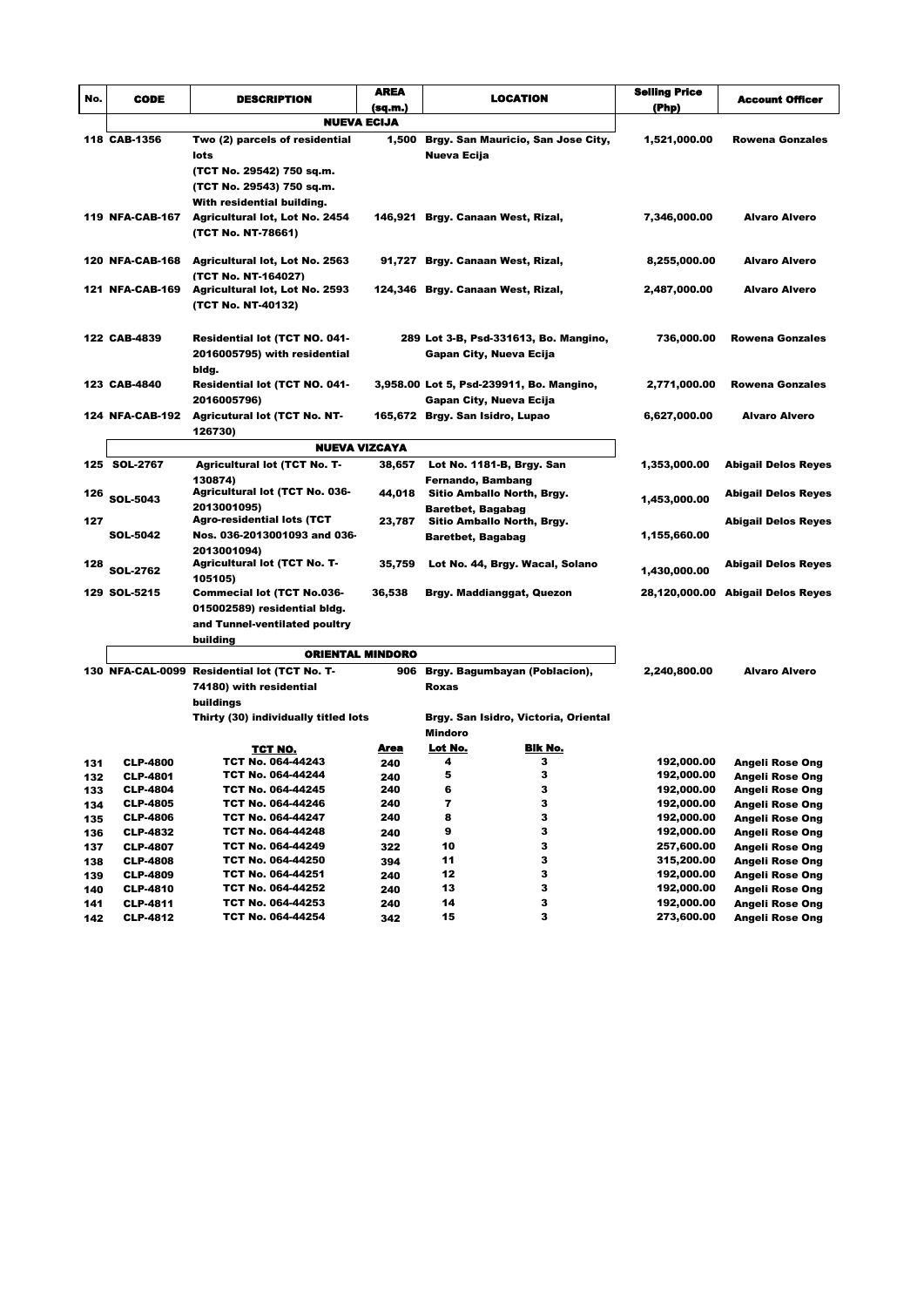| No. | <b>CODE</b>     | <b>DESCRIPTION</b>                                       |                         | <b>AREA</b> |                 | <b>LOCATION</b>                        | <b>Selling Price</b><br>(Php) | <b>Account Officer</b> |
|-----|-----------------|----------------------------------------------------------|-------------------------|-------------|-----------------|----------------------------------------|-------------------------------|------------------------|
|     |                 |                                                          | <b>ORIENTAL MINDORO</b> | (sq.m.)     |                 |                                        |                               |                        |
|     |                 |                                                          |                         |             |                 |                                        |                               |                        |
|     |                 |                                                          |                         |             |                 | Brgy. San Isidro, Victoria, Oriental   |                               |                        |
|     |                 |                                                          |                         |             | Mindoro         |                                        |                               |                        |
|     |                 | TCT NO.                                                  |                         | Area        | Lot No.<br>1    | Bik No.                                |                               |                        |
| 143 | <b>CLP-4813</b> | TCT No. 064-44255                                        |                         | 692         |                 | 8                                      | 553,600.00                    | <b>Angeli Rose Ong</b> |
| 144 | <b>CLP-4814</b> | TCT No. 064-44256                                        |                         | 875         | 2               | 8                                      | 700,000.00                    | Angeli Rose Ong        |
| 145 | <b>CLP-4815</b> | TCT No. 064-44257                                        |                         | 952         | 3               | 8                                      | 761,600.00                    | Angeli Rose Ong        |
| 146 | <b>CLP-4816</b> | TCT No. 064-44258                                        |                         | 1,435       | 4               | 8                                      | 1,148,000.00                  | Angeli Rose Ong        |
| 147 | <b>CLP-4817</b> | TCT No. 064-44259                                        |                         | 1,471       | 5               | 8                                      | 1,176,800.00                  | Angeli Rose Ong        |
| 148 | <b>CLP-4818</b> | TCT No. 064-44260                                        |                         | 543         | 6               | 8                                      | 434,400.00                    | Angeli Rose Ong        |
| 149 | <b>CLP-4819</b> | TCT No. 064-44261                                        |                         | 261         | 1               | 7                                      | 208,800.00                    | Angeli Rose Ong        |
| 150 | <b>CLP-4820</b> | TCT No. 064-44262                                        |                         | 240         | $\overline{2}$  | $\overline{7}$                         | 192,000.00                    | Angeli Rose Ong        |
| 151 | <b>CLP-4821</b> | TCT No. 064-44263                                        |                         | 240         | 3               | $\overline{ }$                         | 192,000.00                    | Angeli Rose Ong        |
| 152 | <b>CLP-4822</b> | TCT No. 064-44264                                        |                         | 240         | 4               | $\overline{7}$                         | 192,000.00                    | Angeli Rose Ong        |
| 153 | <b>CLP-4823</b> | TCT No. 064-44265                                        |                         | 240         | 5               | 7                                      | 192,000.00                    | Angeli Rose Ong        |
| 154 | <b>CLP-4824</b> | TCT No. 064-44266                                        |                         | 240         | 6               | $\overline{7}$                         | 192,000.00                    | Angeli Rose Ong        |
| 155 | <b>CLP-4825</b> | TCT No. 064-44267                                        |                         | 240         | $\overline{7}$  | $\overline{ }$                         | 192,000.00                    | Angeli Rose Ong        |
| 156 | <b>CLP-4826</b> | TCT No. 064-44268                                        |                         | 240         | 8               | $\overline{7}$                         | 192,000.00                    | Angeli Rose Ong        |
| 157 | <b>CLP-4827</b> | TCT No. 064-44269                                        |                         | 240         | 9               | $\overline{7}$                         | 192,000.00                    | Angeli Rose Ong        |
| 158 | <b>CLP-4828</b> | TCT No. 064-44270                                        |                         | 240         | 10              | $\overline{ }$                         | 192,000.00                    | Angeli Rose Ong        |
| 159 | <b>CLP-4829</b> | TCT No. 064-44271                                        |                         | 240         | 11              | 7                                      | 192,000.00                    | Angeli Rose Ong        |
| 160 | <b>CLP-4830</b> | TCT No. 064-44272                                        |                         | 240         | 12              | $\overline{ }$                         | 192,000.00                    | Angeli Rose Ong        |
|     |                 | <b>PAMPANGA</b>                                          |                         |             |                 |                                        |                               |                        |
|     |                 | Seven (7) individually titled                            |                         |             |                 | Brgy. San Juan, San                    | 71,560,150.00                 | Jessica Saguid         |
|     |                 | residential lots                                         |                         |             |                 | <b>Fernando City,</b>                  |                               |                        |
|     |                 |                                                          |                         |             |                 | Pampanga.                              |                               |                        |
|     |                 | <b>TCT Nos.</b>                                          | Lot No.                 | Bik. No.    | <b>Lot Area</b> |                                        |                               |                        |
|     | 161 SFP-4497    | 042-2017013028                                           | 40                      | 13          |                 | 375                                    |                               |                        |
|     | 162 SFP-4498    | 042-2017013029                                           | 43                      | 13          |                 | 375                                    |                               |                        |
|     | 163 SFP-4499    | 042-2017013030                                           | 44                      | 13          |                 | 375                                    |                               |                        |
|     | 164 SFP-5000    | 042-2017013031                                           | 46                      | 13          |                 | 350                                    |                               |                        |
|     | 165 SFP-5001    | 042-2017013032                                           | 47                      | 13          |                 | 375                                    |                               |                        |
|     |                 |                                                          | 48                      |             |                 | 375                                    |                               |                        |
|     | 166 SFP-5002    | 042-2017013033                                           |                         | 13          |                 |                                        |                               |                        |
|     | 167 SFP-5003    | 042-2017013034                                           | 49                      | 13          |                 |                                        |                               |                        |
|     |                 |                                                          |                         | 2,575       |                 |                                        |                               |                        |
|     |                 | <b>Buildings and improvements erected on above lots:</b> |                         |             |                 |                                        |                               |                        |
|     |                 | Main Hotel Bulding (TFA-632.65 sq.m.)                    |                         |             |                 |                                        |                               |                        |
|     |                 | 40 Units Villa, 2-storey each (TFA-1,668 sq.m.)          |                         |             |                 |                                        |                               |                        |
|     |                 | Hotel Building (TFA-594 sq.m.)                           |                         |             |                 |                                        |                               |                        |
|     |                 | <b>Swimming Pool</b>                                     |                         |             |                 |                                        |                               |                        |
|     |                 | <b>Fence</b>                                             |                         |             |                 |                                        |                               |                        |
|     |                 | <b>Interior Road Networks</b>                            |                         |             |                 |                                        |                               |                        |
|     | 168 SFP-6678    | Two (2) adjoining lots (TCT                              |                         |             |                 | 56,358 Brgy. Pulungbulu, San Fernando, | 182,318,000.00                | <b>Angeli Rose Ong</b> |
|     |                 | Nos. 042-2017016547 and 042                              |                         |             | Pampanga        |                                        |                               |                        |
|     |                 |                                                          |                         |             |                 |                                        |                               |                        |
|     |                 | 2017016548)                                              |                         |             |                 |                                        |                               |                        |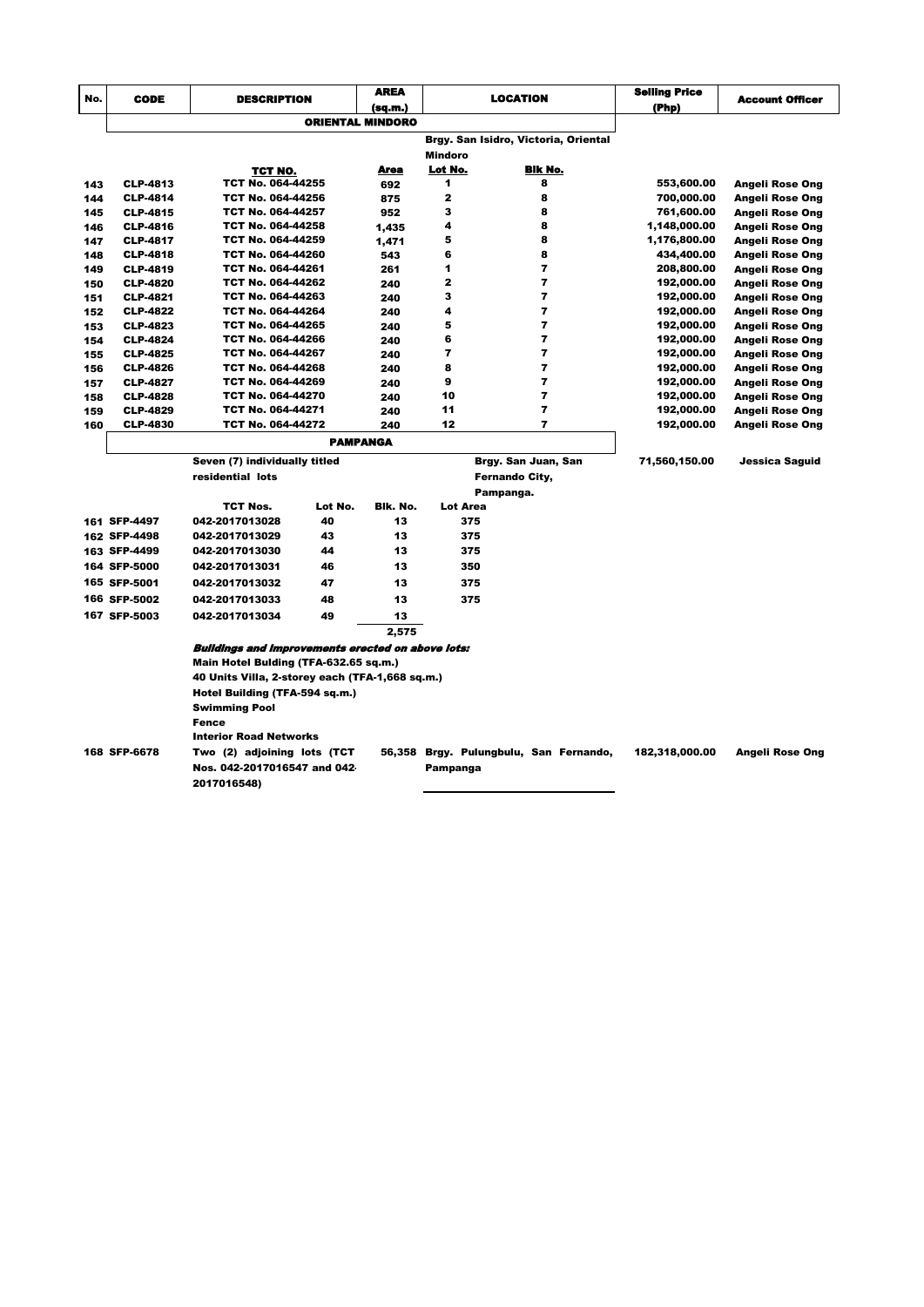| No. | <b>CODE</b>                 | <b>DESCRIPTION</b>                                                                     | AREA        | <b>LOCATION</b>                                              | <b>Seiling Price</b> | <b>Account Officer</b>           |
|-----|-----------------------------|----------------------------------------------------------------------------------------|-------------|--------------------------------------------------------------|----------------------|----------------------------------|
|     |                             |                                                                                        | (sq.m.)     |                                                              | (Php)                |                                  |
|     |                             | PANGASINAN                                                                             |             |                                                              |                      |                                  |
|     | 169 DAR-2020-01             | Two (2) adjacent agricultural                                                          | 118,125     | Brgy. Sapang-Pugaro, Manaoag,                                | 9,727,000.00         | Michael Lora                     |
|     |                             | lots (TCT Nos. 319603 and                                                              |             | Pangasinan                                                   |                      |                                  |
|     |                             | 319604). With bldg. piggery                                                            |             |                                                              |                      |                                  |
|     |                             | house and warehouse.                                                                   |             |                                                              |                      |                                  |
|     | 170 DAR-2020-02             | Unirrigated riceland (TCT No.<br>319601)                                               | 17,216      | Brgy. Sapang-Pugaro, Manaoag,<br>Pangasinan                  | 1,291,000.00         | Michael Lora                     |
|     | 171 DAR-2020-03             | Unirrigated riceland (TCT No.<br>319600)                                               | 3,872       | Brgy. Sapang-Pugaro, Manaoag,<br>Pangasinan                  | 290,000.00           | <b>Michael Lora</b>              |
|     | 172 NFA-DAG-170             | <b>Residential lot, Lot No. A-3</b><br>(TCT No. 169820)                                |             | 529 Brgy. Poblacion, Sta. Barbara                            | 2,367,000.00         | <b>Alvaro Alvero</b>             |
|     | <b>173 NFA-DAG-171</b>      | Agro-residential lot, Lot No. N<br>(TCT No. T-62786)                                   |             | 9,716 Brgy. San Miguel (now Calapugan),<br>Natividad         | 4,057,000.00         | <b>Alvaro Alvero</b>             |
|     | 174 NFA-DAG-176             | Untitled Agricultural lot (TD<br><u>No. 5469)</u>                                      |             | 4,000 Brgy. Pangascasan, Bugallon                            | 280,000.00           | <b>Alvaro Alvero</b>             |
|     |                             | <b>QUEZON</b>                                                                          | <b>AREA</b> |                                                              |                      |                                  |
|     |                             | TCT NO.                                                                                | (sa.m.      | Lot & Block No.                                              |                      |                                  |
|     |                             | 175 NFA-LUC-0100 Agricultural lot/abandoned<br>fishpond (TCT No. T-385671)             |             | 189,973 Brgy. Ibabang Cabulihan, Unisan                      | 6,650,000.00         | <b>Alvaro Alvero</b>             |
|     | <b>176 NFA-LUC-178</b>      | <b>Agricultural lot (TCT No. T-</b><br>334415)                                         |             | 6,356 Brgy. Road, Brgy. Masalukot 1,<br>Candelaria           | 1,907,000.00         | <b>Alvaro Alvero</b>             |
|     | 177 NFA-LUC-182             | <b>Residential lot (TCT No. T-</b>                                                     |             | 180 Balimbing Street, Marketview                             | 405,000.00           | <b>Alvaro Alvero</b>             |
|     |                             | 40129)                                                                                 |             | Subdivision, Brgy. Marketview,                               |                      |                                  |
|     |                             |                                                                                        |             | Lucena City                                                  |                      |                                  |
|     |                             | QUIRINO                                                                                |             |                                                              |                      |                                  |
|     | 178 SOL-5471                | Agricultural lot (TCT No. 037-                                                         |             | 23,057 Lot No. 199 Brgy. Villa Pagaduan,                     |                      | 692,000.00 Abigail Delos Reyes   |
|     | <b>179 NFA-CTR-166</b>      | 2015000414)<br>Untitited residential lot (TD                                           |             | Aglipay, Quirino<br>219 Polacion, Brgy. Jubasan, Allen       | 438,000.00           | <b>Alvaro Alvero</b>             |
|     | <b>180 NFA-BOR-189</b>      | No. 38094)<br>Residential Lot (TCT No. T-                                              |             | 585 Brgy. San Miguel, Hernani, Eastern                       | 410,000.00           | <b>Alvaro Alvero</b>             |
|     | 181 NFA-BOR-190             | 1488)<br><b>Residential Lot (TCT No. RT-</b>                                           |             | Samar<br>670 Brgy. Tabunan, Borongan, City,                  | 1,013,500.00         |                                  |
|     |                             | <u>23 (1659) with bldg.</u>                                                            |             | Samar                                                        |                      | <b>Alvaro Alvero</b>             |
|     |                             | <b>TARLAC</b>                                                                          |             |                                                              |                      |                                  |
|     | 182 COM-6680                | <b>Residential lot (TCT No. 043-</b>                                                   | 40          | Lot 36 Blk. 1 Amity St., Capitol                             | 408,579.90           | <b>Abigail Delos Reyes</b>       |
|     |                             | 2016-013165) with residential                                                          |             | Villas Subd., Brgy. Carangian,                               |                      |                                  |
|     |                             | bidg.<br><b>ZAMBALES</b>                                                               |             | <b>Tarlac City</b>                                           |                      |                                  |
|     | 183 SUB-4512                | Interior residential lot (TCT                                                          |             | 1,697 Lot No. 2213-C, Brgy. Batonlapoc,                      |                      | 509,100.00 Abigail Delos Reyes   |
|     |                             | No. 044-2011001291)                                                                    |             | <b>Botolan, Zambales</b>                                     |                      |                                  |
|     | 184 SUB-4511                | Residential lot (TCT No. 044-<br>2011001290)                                           |             | 1,300 Lot No. 2213-G, Brgy. Batonlapoc,<br>Botolan, Zambales |                      | 780,000.00 Abigail Delos Reyes   |
|     | 185 SUB-4513                | Interior agricultural lot (TCT                                                         |             | 13,764 Lot No. 3, Brgy. Paudpod, Botolan,                    |                      | 1,376,000.00 Abigail Delos Reyes |
|     | <b>CHATTELS/MACHINERIES</b> | No. 044-2011001292)                                                                    |             | Zambales                                                     |                      |                                  |
|     |                             | <b>METRO MANILA</b>                                                                    |             |                                                              |                      |                                  |
|     | 186 AA-6774                 | One (1) Water Purification                                                             |             | Located at DBP Head Office Bldg.                             | 200,500.00           | <b>Romil Sinocruz</b>            |
|     |                             | System                                                                                 |             | Makati Ave., cor. Gil Puyat Ave.,                            |                      |                                  |
|     |                             | Capacity: 9,000 GPD (gallons                                                           |             | Makati City                                                  |                      |                                  |
|     |                             | per day)                                                                               |             |                                                              |                      |                                  |
|     |                             | <b>Components/Accessories:</b><br>- Three (3) units FRP tanks                          |             |                                                              |                      |                                  |
|     |                             | - Two (2) units Manual Head                                                            |             |                                                              |                      |                                  |
|     |                             | - One (1) unit Auto Head                                                               |             |                                                              |                      |                                  |
|     |                             | - Three (3) units R.O. vessel,                                                         |             |                                                              |                      |                                  |
|     |                             | 40: (dia.) x 40:(H)                                                                    |             |                                                              |                      |                                  |
|     |                             | - Three (3) units R.O.<br>Membrane, 3,000 GPD                                          |             |                                                              |                      |                                  |
|     |                             | - Two (2) units Filter Housing, 20BB                                                   |             |                                                              |                      |                                  |
|     |                             | - One (1) unit Carbon Block, 20BB                                                      |             |                                                              |                      |                                  |
|     |                             | - One (1) unit SS Filter Bag                                                           |             |                                                              |                      |                                  |
|     |                             | - One (1) unit Ultraviolet Sterilizer, 12 GPM<br>capacity                              |             |                                                              |                      |                                  |
|     |                             | - One (1) unit Multi Stage Centrifugal Pump                                            |             |                                                              |                      |                                  |
|     |                             | (water Master) with single phase synchronous                                           |             |                                                              |                      |                                  |
|     |                             | motor (Model Y2-80B-Z), 2HP, 60 Hz)                                                    |             |                                                              |                      |                                  |
|     |                             | - One (1) unit SS Water Tank, 775 lit capacity                                         |             |                                                              |                      |                                  |
|     |                             | - Complete with switches, gauges, pipes and<br>fittings and other standard accessories |             |                                                              |                      |                                  |
|     |                             |                                                                                        |             |                                                              |                      |                                  |